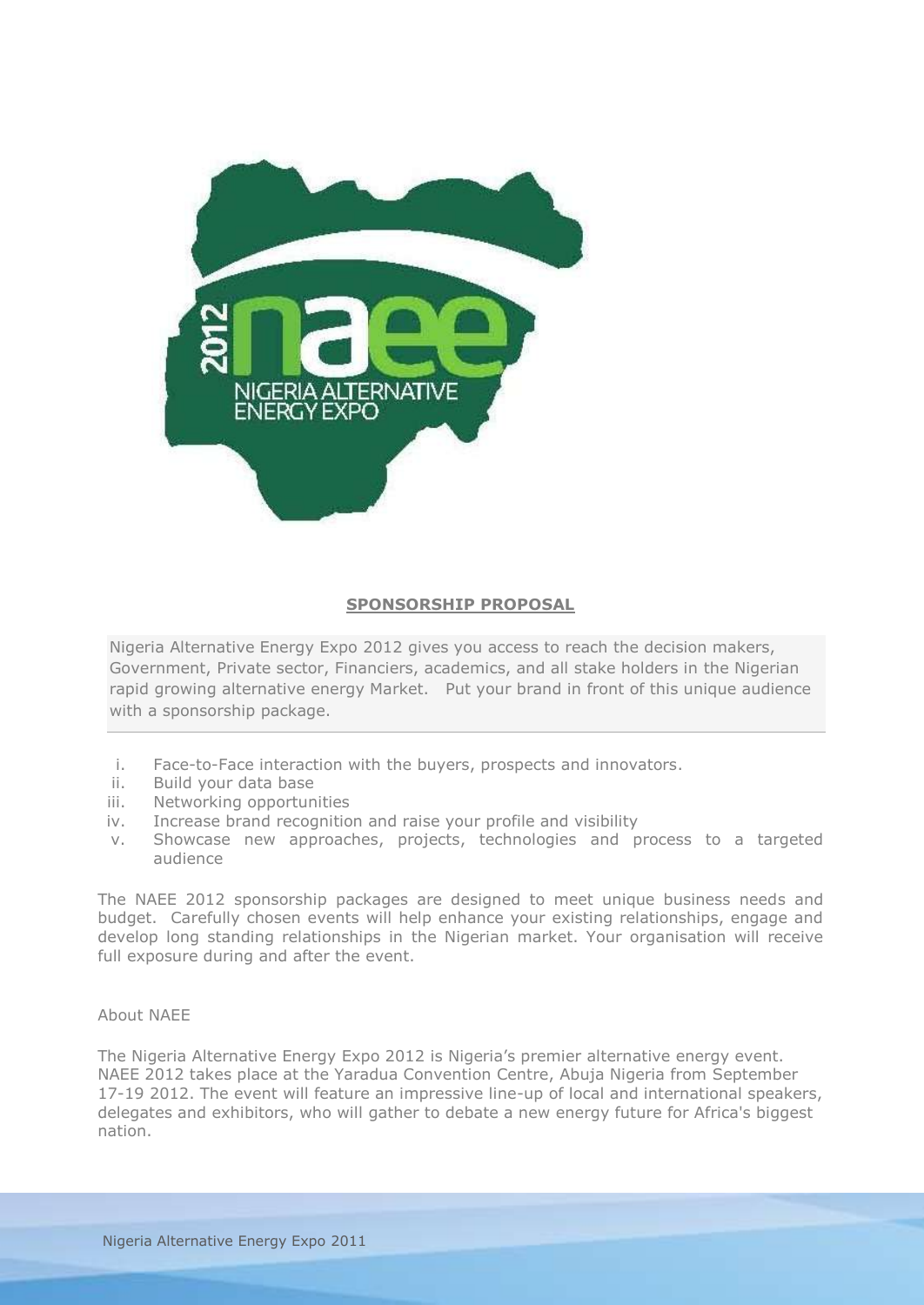#### **Are you a solutions provider looking to build your business in Nigeria?**

This year's Event will be built around the theme ""Reforming Nigeria's power sector with alternative solutions". NAEE 2012 takes place in partnership with Nigerian's Energy Commission, Renewable Energy Programme of the Ministry of Environment, as well as numerous other local and multinational organizations, like REEEP, AREA, UNEP, UNESCO,ADB, World Bank from both the public and private sectors. The first Expo attracted companies from over 16 countries showcasing solutions that have worked in other countries. This year's event will attract more than 4,000 Renewable Energy professionals and over 100 exhibiting companies from all over the World. NAEE is designed to enable participants stay abreast of industry developments and highlight issues affecting the energy industry and highlight technologies, strategies and policies covering the wind, solar, biomass, hydro, geothermal, ocean/tidal/wave, bio-power, bio-fuels and hydrogen in Nigeria.

The objective of the Nigeria Alternative Energy Expo is to:

- $\checkmark$  Create a platform for all stakeholders to network and transfer knowledge.
- $\checkmark$  Promote and educate the public about other forms of Alternative Energy
- $\checkmark$  Showcase both local and international renewable energy initiatives and technologies.
- $\checkmark$  Mobilize and sensitise Nigerians across all sectors to act on climate change.
- $\checkmark$  Create a platform for Business, Government and NGO's to showcase solutions.

| Description                                                            | <b>Platinum</b> | Gold           | <b>Silver</b>  | Bronze           |
|------------------------------------------------------------------------|-----------------|----------------|----------------|------------------|
| <b>Quantity Available</b>                                              | 1               | $\overline{2}$ | $4(1$ Sold)    | <b>Unlimited</b> |
| <b>Cost</b>                                                            | \$<br>35000.00  | \$<br>20000.00 | 10000.00       | \$<br>8500.00    |
| <b>EXHIBITION BENEFITS</b>                                             |                 |                |                |                  |
| <b>Exhibition stand</b>                                                | 16 SQM          | 12 SQM         | 9 SQM          | 9 SQM            |
| <b>Complimentary Conference</b><br>Registration                        | 10              | 7              | $\overline{4}$ | $\overline{2}$   |
| <b>CONFERENCE BENEFITS</b>                                             |                 |                |                |                  |
| Acknowledgement in opening Plenary<br>session                          | Yes             | Yes            |                |                  |
| <b>BRANDING</b>                                                        |                 |                |                |                  |
| Branding at Registration Area                                          | Yes             | $\Box$         |                |                  |
| Company synopsis in brochure                                           | 500 words       | 350 words      | 250 words      | 150 words        |
| Company synopsis on Sponsor page<br>website, including logo & URL link | 500 words       | 350 words      | 250 words      | 150 words        |
| Acknowledgement in all promotional<br>material                         | $\Box$          | □              | П              | П                |
| Acknowledgement in all<br>correspondence with delegates                | $\Box$          |                |                |                  |
| Logo to be included on all sponsor-<br>dedicated banners               | $\Box$          | $\Box$         | $\Box$         | $\Box$           |
| Inserts into delegate packs                                            | 8 page          | 4 page         | 2 page         | $1$ page         |
| List of delegates prior to event                                       | П               | □              |                |                  |
| <b>ADVERTISING EXPOSURE</b>                                            |                 |                |                |                  |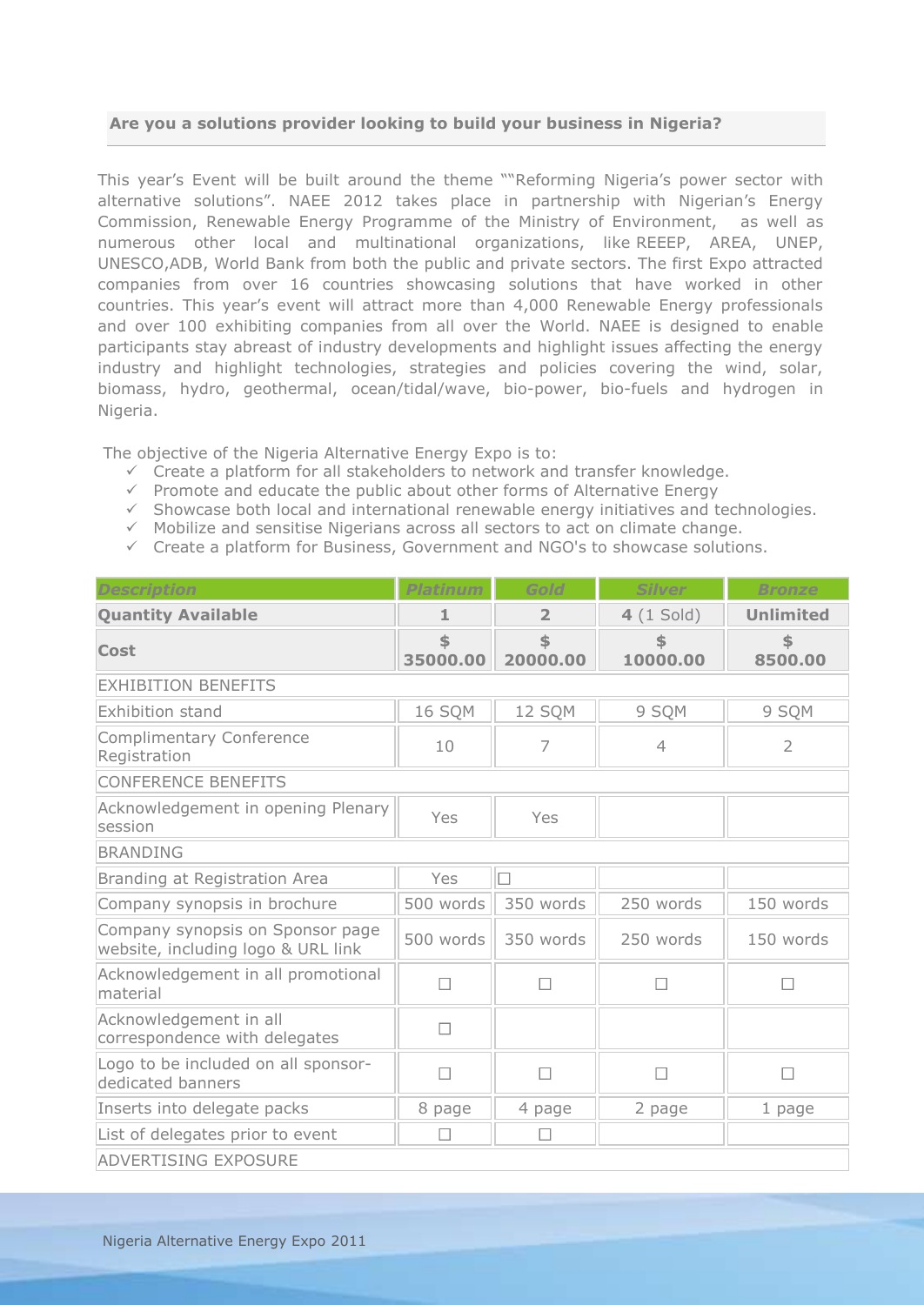| Advertise in Final Programme |      |             | Full page,<br>outside back<br>cover | Full Page,<br>inside<br>cover | Full page in<br>body of<br>magazine |  |
|------------------------------|------|-------------|-------------------------------------|-------------------------------|-------------------------------------|--|
|                              | Cost | <b>Tick</b> |                                     |                               |                                     |  |

| USB's                                                                                                    | \$10,000.00 | Logo on all USB's 1 Complimentary delegates Logo,<br>URL link & synopsis on NAEE website Insert into<br>delegate bags (2 pages) Full page black & white<br>advertisement in final programme. Company<br>synopsis & logo in final programme Logo included<br>on looped presentation in venue & exhibition hall                                                                                                                                                                                                                                                                                                                                                                                                                                                                                                                       |  |
|----------------------------------------------------------------------------------------------------------|-------------|-------------------------------------------------------------------------------------------------------------------------------------------------------------------------------------------------------------------------------------------------------------------------------------------------------------------------------------------------------------------------------------------------------------------------------------------------------------------------------------------------------------------------------------------------------------------------------------------------------------------------------------------------------------------------------------------------------------------------------------------------------------------------------------------------------------------------------------|--|
| Founding partner<br>eco-leaders                                                                          | \$25,000.00 | Green Forerunner programme will focus on<br>empowering young municipal leaders passionate<br>about solving local environmental issues in a global<br>partnership with other leaders. This programme will<br>profile young leader/ nominee and their<br>municipalities internationally through a well-<br>designed structure and a global network to<br>accelerate their individual potential. Video on green<br>awareness and new innovations on 5 screens<br>throughout the venue. Full page full colour<br>advertisement in the final programme. 3<br>Complimentary Delegates, 3m x 3m Exhibition<br>Stand Insert into delegate bags (8 pages) 500 word<br>Write-up, logo and URL link on NAEE website 500<br>word write-up and logo in the final programme<br>Logo included on looped presentation in venue &<br>exhibition hall |  |
| Internet Cafe                                                                                            | \$10,000.00 | Branding of internet café area Logo on screen saver<br>Permission to supply branded mouse pads 75 Word<br>write-up, logo and URL link on NAEE website 75<br>Word write-up and logo in final programme Insert<br>into delegate bag (1 page) The internet café area<br>can be used as your exhibition area. Logo on<br>looped presentation in venue & exhibition area                                                                                                                                                                                                                                                                                                                                                                                                                                                                 |  |
| Conference Pens \\$2,000.00                                                                              |             | Logo on pen 75 Word write-up, logo and URL link<br>on NAEE website 75 Word write-up and logo in final<br>programme Logo on looped presentation in venue<br>& exhibition area                                                                                                                                                                                                                                                                                                                                                                                                                                                                                                                                                                                                                                                        |  |
| Name Badges &<br>Lanyards                                                                                | \$5,000.00  | Logo on Lanyard and name badge 75 Word write-<br>up, logo and URL link on NAEE website 75 Word<br>write-up and logo in final programme Logo on<br>looped presentation in venue & exhibition area                                                                                                                                                                                                                                                                                                                                                                                                                                                                                                                                                                                                                                    |  |
| <b>Writing Pads</b>                                                                                      | \$5,000.00  | Logo on writing pad 75 Word write-up, logo and<br>URL link on REA website 75 Word write-up and logo<br>in final programme Logo on looped presentation in<br>conference venue & exhibition area                                                                                                                                                                                                                                                                                                                                                                                                                                                                                                                                                                                                                                      |  |
| Conference<br>Lunch and Tea<br>Breaks for full<br>conference (3<br>$days - including$<br>exhibition open | \$7,000.00  | Branding of tea / coffee stations for the day 75<br>Word write-up, logo and URL link on NAEE website<br>75 Word write-up and logo in final programme Logo<br>on looped presentation in conference venue &<br>exhibition area                                                                                                                                                                                                                                                                                                                                                                                                                                                                                                                                                                                                        |  |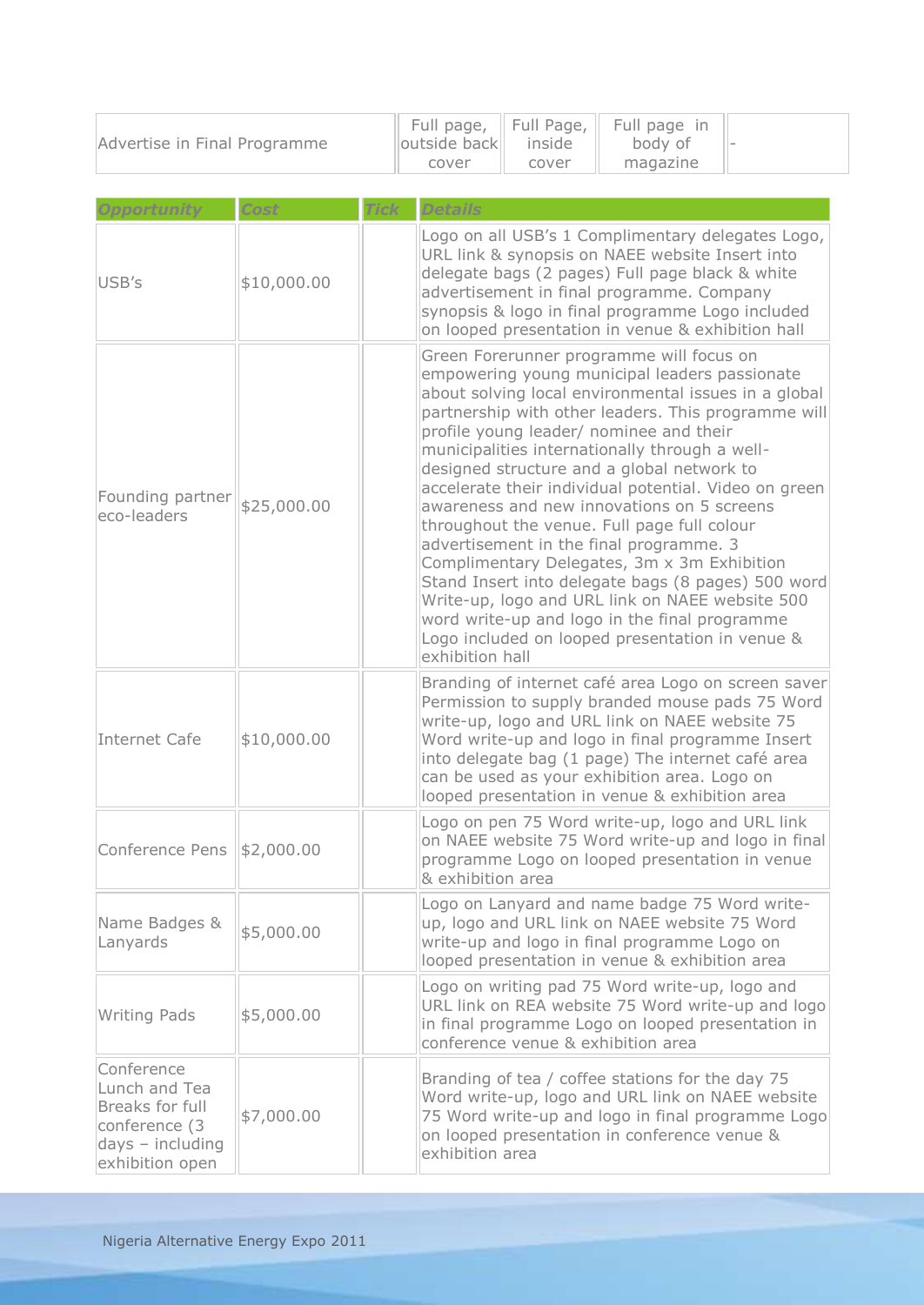| day)                          |             |                                                                                                                                                                                                                                                                                               |
|-------------------------------|-------------|-----------------------------------------------------------------------------------------------------------------------------------------------------------------------------------------------------------------------------------------------------------------------------------------------|
| Energy Award                  | \$20,000.00 | Branding of event as host, including electronic<br>branding and placement of banners, and an<br>opportunity for 12 minute speech                                                                                                                                                              |
| Welcome pack<br>insert        | \$5,000.00  | Logo on mini programme to be included in badge<br>pouch 75 Word write-up, logo and URL link on<br>NAEE website 75 Word write-up and logo in final<br>programme Logo on looped presentation in<br>conference venue & exhibition area                                                           |
| Conference Bags   \$20,000.00 |             | Branding on Conference Bag 150 Word write-up,<br>logo and URL link on NAEE website 150 Word write-<br>up and logo in final programme Logo on looped<br>presentation in conference venue & exhibition area<br>Distribution of promotional materials to delegates 1<br>x complimentary delegate |

# **Digital NAEE Brochure**

| <b>Description</b>                                                                 | <b>Price</b> | <b>Tick</b> |
|------------------------------------------------------------------------------------|--------------|-------------|
| Inside Front Cover - includes a printed<br>logo free opposite your company listing | \$2000.00    |             |
| Inside Back Cover - includes a printed<br>logo free opposite your company listing  | \$2000.00    |             |
| Full Page Inside - includes a printed logo<br>free opposite your company listing   | \$2000.00    |             |
| Half Page Vertical                                                                 | \$1500.00    |             |
| Half Page Horizontal                                                               | \$1500.00    |             |
| Strip Advert                                                                       | \$1000.00    |             |
| 2 Medium Logo - includes logo on website<br>and catalogue                          | \$1000.00    |             |

## **Web Banner Advertising**

| <b>Description</b>           | <b>Price</b> |  |
|------------------------------|--------------|--|
| <b>Exhibitor Secure Page</b> | \$2500.00    |  |
| Visitor Secure Page          | \$2500.00    |  |
| Media Secure Page            | \$1500.00    |  |